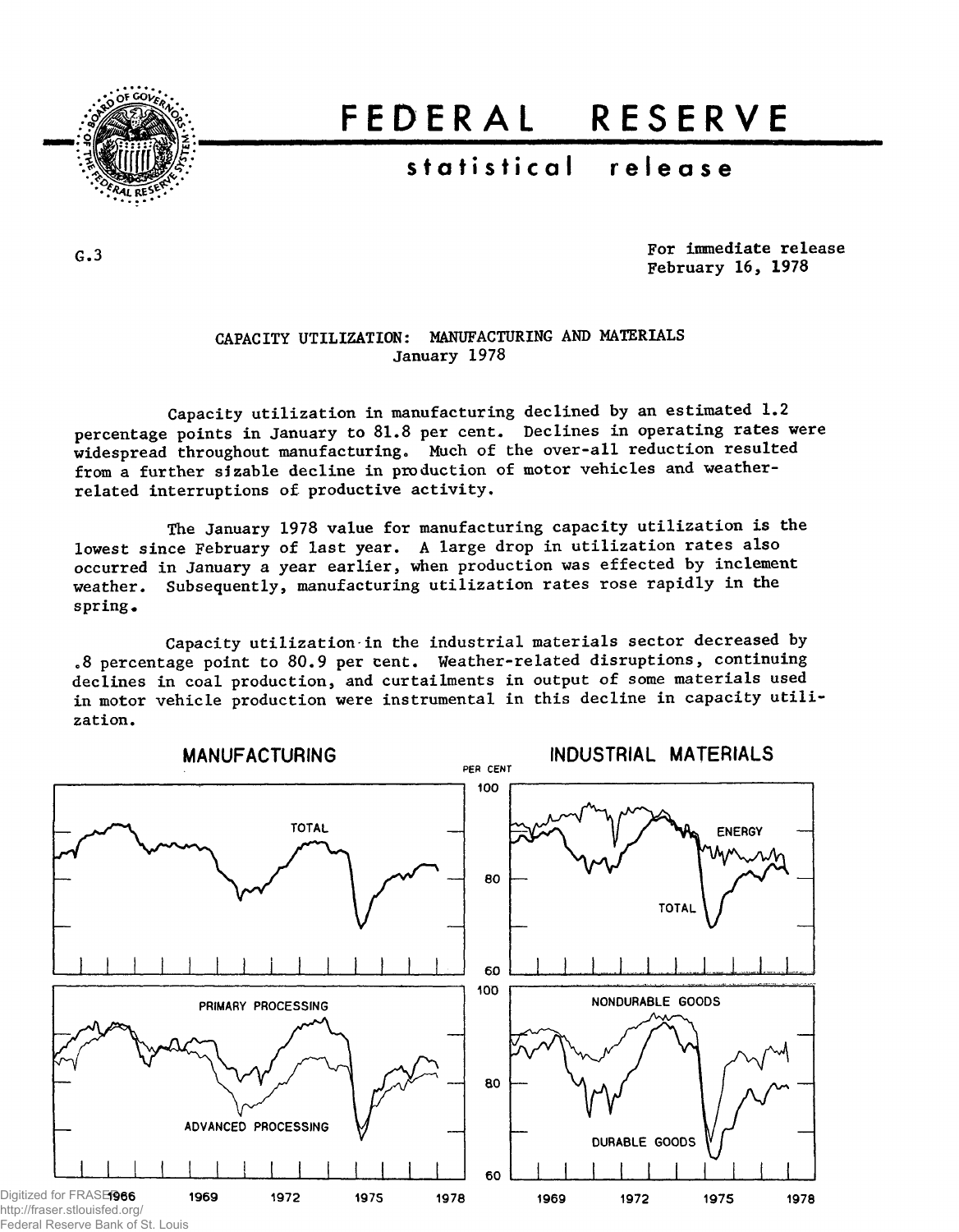#### **OUTPUT, CAPACITY AND CAPACITY UTILIZATION**

Output and Capacity are Percentages of 1967 Output; Capacity Utilization is a Per Cent of Capacity. Seasonally Adjusted

|                      |                 |      |                          |                       |       | MONTHLY CAPACITY UTILIZATION                                                           |      |  |     |     |                                                   |      |  |      |              |
|----------------------|-----------------|------|--------------------------|-----------------------|-------|----------------------------------------------------------------------------------------|------|--|-----|-----|---------------------------------------------------|------|--|------|--------------|
| <b>SERIES</b>        | 19731<br>HIGHI. |      | 1975   1977<br>LOW LJAN. |                       |       | FEB. MAR. APR. MAY JUNE JULY AUG. SEP. OCT. NOV. DEC.1                                 |      |  |     |     |                                                   |      |  |      | 1978<br>JAN- |
| MANUFACTURING, TOTAL | 88.01           |      | $69.6$   80.4            |                       |       | 80.9 82.1 82.3 82.8 83.0 83.1 82.9 82.9 82.9 82.9 83.01                                |      |  |     |     |                                                   |      |  |      | 81.8         |
| PRIMARY PROCESSING   | 93.61           |      |                          | 68.1   80.9 82.0 84.0 |       |                                                                                        |      |  |     |     | 84.4 85.5 85.5 85.3 85.1 84.4 84.7 84.6 84.4 83.2 |      |  |      |              |
| ADVANCED PROCESSING  | 85.41           |      |                          |                       |       | 70.4   80.1 80.3 81.0 81.1 81.4 81.6 82.0 81.8 82.0 81.8 82.0 82.21                    |      |  |     |     |                                                   |      |  |      | 81.1         |
|                      | <b>CUTPUT</b>   |      |                          |                       |       | <b>CAPACITY</b>                                                                        |      |  |     |     | UTILIZATION                                       |      |  |      |              |
|                      | 1976<br>TV.     | 1977 | - 11                     |                       | -IV I | 1976<br>- 1 V                                                                          | 1977 |  | 111 | IVI | 1976<br>_1Y_                                      | 1977 |  |      |              |
| MANUFACTURING, TOTAL |                 |      |                          |                       |       | 131.2 133.1 136.9 138.7 139.9 162.8 164.0 165.6 167.1 168.7 80.6 81.2 82.7 83.0        |      |  |     |     |                                                   |      |  |      | 82.9         |
| PRIMARY PROCESSING   |                 |      |                          |                       |       | 138.8 140.1 146.3 147.3 148.1  168.8 170.2 171.8 173.5 175.1  82.2 82.3 85.1           |      |  |     |     |                                                   |      |  | 84.9 | 84.6         |
| ADVANCED PROCESSING  |                 |      |                          |                       |       | 127.2 129.3 132.0 134.2 135.6  159.6 160.7 162.2 163.8 165.3  79.7 80.5 81.4 81.9 82.0 |      |  |     |     |                                                   |      |  |      |              |

#### **Manufacturing**

#### **Industrial Materials**

|                                                                                          |                                                                              |                                                                  |                                      |                         |                      | MONTHLY CAPACITY UTILIZATION        |                      |                       |                      |                      |                      |                      |                      |                         |                      |
|------------------------------------------------------------------------------------------|------------------------------------------------------------------------------|------------------------------------------------------------------|--------------------------------------|-------------------------|----------------------|-------------------------------------|----------------------|-----------------------|----------------------|----------------------|----------------------|----------------------|----------------------|-------------------------|----------------------|
| <b>SERIES</b>                                                                            | 19731<br>нісні                                                               |                                                                  | 1975   1977<br>LOW LJAN              | FEB.                    | MAR.                 | APR.                                | <b>HAY</b>           | JUNE.                 | <b>BILY</b>          | AUG.                 | SFP.                 | OCT.                 | NOV.                 | DEC. I                  | 1978<br>حمامات       |
| MATERIALS. TOTAL                                                                         | 93.11                                                                        | 69.7 <sup>1</sup>                                                | 79.4                                 | 80.2                    | 81.6                 | 82.1                                | 82.7                 | 83.0                  | 82.9                 | 82.0                 | 82.0                 | $82 - 4$             | $82 - 3$             | 81.71                   | 80.9                 |
| <b>DURABLE GOODS MATERIALS</b>                                                           | 92.51                                                                        | 64.3                                                             | 75.6                                 | 76.0                    | 77.8                 | 78.7                                | 79.4                 | 79.9                  | $80 - 0$             | 78.9                 | 78.9                 | 79.5                 | 79.4                 | 79.71                   | 79.0                 |
| <b>BASIC METAL MATERIALS</b>                                                             | 97.71                                                                        |                                                                  | $66.1$   $73.7$                      | 72.9                    | 78.4                 | 79.3                                | 81.2                 | $80 - 2$              | 77.6                 | 74.8                 | 73.4                 | 75.6                 | 74.2                 | 75.21                   |                      |
| NONDURABLE GOODS MATERIALS                                                               | <b>94.61</b>                                                                 | 67.8                                                             | 82.7                                 | 85.7                    | 87.0                 | 87.0                                | 87.7                 | 87.0                  | 86.4                 | 86.7                 | 85.9                 | 85.8                 | 86.1                 | 85.61                   | 84.4                 |
| TEX., PAPER, & CHEM. MAT.                                                                | 94.51                                                                        | 65.5                                                             | 81.5                                 | 83.8                    | 85.9                 | 86.0                                | 86.7                 | 86.1                  | 85.1                 | 85.3                 | 84.7                 | 84.9                 | 84.3                 | 84.11                   | 83.2                 |
| <b>TEXTILE MATERIALS</b><br><b>PAPER MATERIALS</b><br>CHEMICAL MATERIALS                 | 94.41<br>100.51<br>93.81                                                     | 71.8                                                             | 58.0   78.7<br>85.9<br>$64.7$   81.3 | 77.7<br>89.6<br>84.0    | 79.9<br>89.7<br>86.6 | 78.8<br>88.3<br>87.5                | 78.8<br>90.7<br>87.9 | 76.7<br>89.2<br>87.8  | 77.4<br>89.0<br>86.4 | 78.7<br>89.7<br>85.9 | 80.3<br>89.1<br>84.8 | 82.9<br>88.3<br>84.6 | 82.5<br>86.8<br>84.3 | 83.61<br>88.91<br>83.01 |                      |
| <b>ENERGY MATERIALS</b>                                                                  | 94.61                                                                        |                                                                  | $82.7$   $85.5$                      | 83.7                    | 84.4                 | 83.9                                | 84.5                 | 85.8                  | 86.3                 | 83.6                 | 84.9                 | $85 - 2$             | 84.8                 | 81.61                   | 81.0                 |
|                                                                                          | 1976<br>ΙУ.                                                                  | 1977                                                             | <b>OUTPUT</b><br>11.                 | 111.                    | - IV I               | 1976<br>IV.                         | 1977                 | <b>CAPACITY</b><br>11 | 111.                 | .IVI                 | 1976<br>. IV.        | 1977                 | UTILIZATION<br>1 T   | ш                       | _LV                  |
| MATERIALS, TOTAL                                                                         |                                                                              | 131.9 133.1 137.7 138.1 138.8 164.3 165.5 166.6 167.8 168.9      |                                      |                         |                      |                                     |                      |                       |                      |                      | 80.3                 | $80 - 4$             | $82 - 6$             | 82.3                    | 82.2                 |
| <b>DURABLE GOODS MATERIALS</b>                                                           |                                                                              | 128.4 129.2 135.1 136.0 137.5 167.8 169.0 170.3 171.6 172.8      |                                      |                         |                      |                                     |                      |                       |                      |                      | 76.5                 | 76.5                 | 79.4                 | 79.2                    | 79.6                 |
| <b>BASIC METAL MATERIALS</b>                                                             |                                                                              | 107.4 108.6 116.4 109.4 109.1  144.4 144.8 145.1 145.3 145.5     |                                      |                         |                      |                                     |                      |                       |                      |                      | 74.4                 | 75.0                 | 80.2                 | 75.3                    | 75.0                 |
| NONDURABLE GOODS MATERIALS   146.9 149.5 154.6 154.4 154.9 174.1 175.6 177.2 178.8 180.4 |                                                                              |                                                                  |                                      |                         |                      |                                     |                      |                       |                      |                      | 84.4                 | $85 - 1$             | 87.2                 | 86.3                    | 85.8                 |
| TEX., PAPER, & CHEM. MAT.   151.4 153.9 159.9 159.2 159.6  182.0 183.6 185.4 187.1 188.9 |                                                                              |                                                                  |                                      |                         |                      |                                     |                      |                       |                      |                      | 83.2                 | 83.8                 | 86.3                 | 85.1                    | 84.5                 |
| TEXTILE MATERIALS<br><b>PAPER MATERIALS</b><br>CHEMICAL MATERIALS                        | 130.2<br>$  177.3 181.6 191.8 189.5 187.8   213.7 216.2 218.7 221.2 223.6  $ | 112.1 111.3 110.9 112.3 118.7  140.6 141.4 141.9 142.5 143.0     |                                      | $131.7$ $134.3$ $135.1$ |                      | 134.2 147.9 148.9 150.1 151.3 152.5 |                      |                       |                      |                      | 79.7<br>88.1<br>83.0 | 78.7<br>88.4<br>84.0 | 78.1<br>89.5<br>87.7 | 78.8<br>89.3<br>85.7    | 83.0<br>88.0<br>84.0 |
| <b>ENERGY MATERIALS</b>                                                                  |                                                                              | 122.0 122.0 122.6 123.4 122.2 143.9 144.3 144.7 145.2 145.7 84.8 |                                      |                         |                      |                                     |                      |                       |                      |                      |                      | 84.5                 | 84.8                 | 85.0                    | 83.9                 |

NOTE: ESTIMATES OF ACTUAL OUTPUT AND CAPACITY OUTPUT ARE BOTH EXPRESSED AS PERCENTAGES OF 1967 ACTUAL OUTPUT. ESTIMATES OF<br>CAPACITY UTILIZATION IN PER CENT ARE CALCULATED AS RAITOS OF (1) THE FEDERAL RESERVE'S SEASONALLY A

THE 1973 HIGHS AND LOWS IN CAPACITY UTILIZATION, SHOWN IN THE TABLES ABOVE, ARE SPECIFIC TO EACH SERIES AND MAY OCCUR IN DIF—<br>FERENT MONTHS. INDUSTRIAL PLANTS USUALLY OPERATE AT CAPACITY UTILIZATION RATES THAT ARE WELL BEL

THE CAPACITY UTILIZATION ESTIMATES ARE DESCRIBED, AND HISTORICAL DATA ARE PROVIDED, IN <u>FEDERAL RESERVE MEASURES OF CAPACITY</u><br>AND CAPACITY UTILIZATION. THIS PUBLICATION MAY BE OBTAINED FROM PUBLICATION SERVICES, BOARD OF G

http://fraser.stlouisfed.org/ Federal Reserve Bank of St. Louis